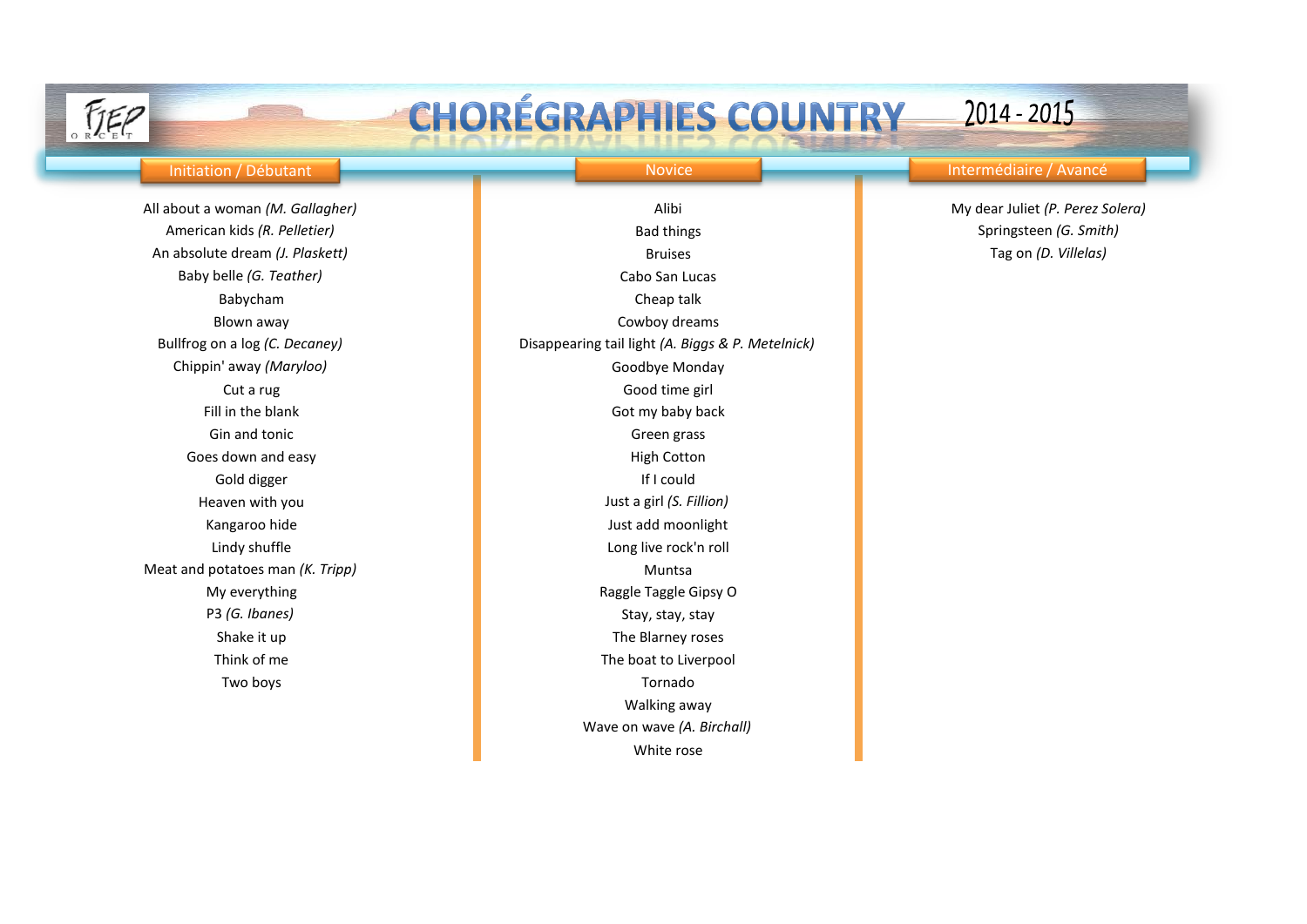## Initiation / Débutant Novice Intermédiaire / Avancé

 $2015 - 2016$ 

All about a woman *(M. Gallagher)* Celtic Na La *(S. Berger)* Overrated *(A. Biggs & P. Metelnick)* American kids *(R. Pelletier)* Close to you Close to you Springsteen *(G. Smith)* Close to you Springsteen *(G. Smith)* An absolute dream *(J. Plaskett)* Cowboy dreams Tag on *(D. Villelas)* Baby belle *(G. Teather)* **Good time girl** *(K. Kennedy)* The final test *(M.C. Gil)* The final test *(M.C. Gil)* Big blue tree (R. Vos) **Constanting the Constantine Constanting Constanting Constanting Constanting Constanting Constanting Constanting Constanting Constanting Constanting Constanting Constanting Constanting Constanting Co** Bullfrog on a log *(C. Decaney)* Just a girl *(S. Fillion)* Colorado girl Lay low *(D. Bailey)* **Country as can be Locklin's bar Locklin's bar** Dance again **Raggle Taggle Gypsie O** and Raggle Taggle Gypsie O Fill in the blank Stay, stay, stay, stay, stay, stay, stay, stay, stay, stay, stay Go cat go *(G. teather)* The Blarney roses Honey I'm good AB *(S. Beau)* The boat to Liverpool Mountains to the sea *(M. Gallagher)* Under the moon of love My dog has puppies *(V. Kuiper)* Piano man *(R. McGowan Hickie & T. Vassell)* P3 *(G. Ibanes)* So good so right The Galway gathering *(M. Gallagher & G. O'Reilly)* The Harvester *(S. Fillion)* Thinking country Twist & shake Upside down *(M. Chabret)* Where I belong You can do better than that

After Cabo San Lucas I got my own shotgun *(M.C. Gil)* Blown away **Example 2018** Homegrown *(R. McEnaney)* Gin & tonic **Tell the world** *(R. McGowan Hickie)* Tell the world *(R. McGowan Hickie)* 

A beautiful girl **Alibi** Corn don't grow *(T. Argyle)* Alibi Corn don't grow *(T. Argyle)*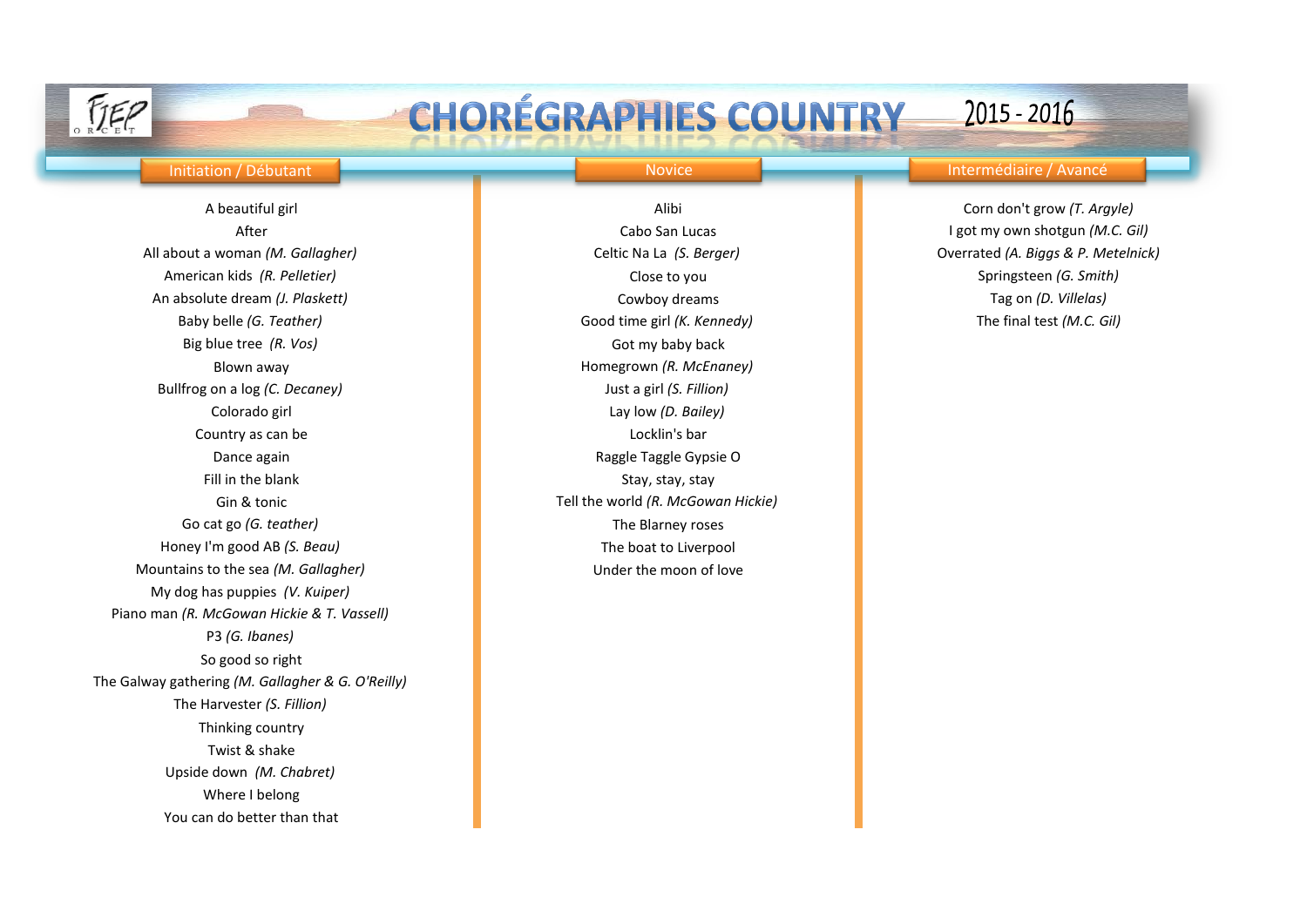## Initiation / Débutant Novice Intermédiaire / Avancé

 $2016 - 2017$ 

American kids *(R. Pelletier)* **Drinking problem** *(D. Bailey)* Dear friend *(Kate Sala)* An absolute dream *(J. Plaskett)* Empty space *(M. Maag)* Dig your heels *(M. Glover)* Bring o the good time *(M. Gallagher & G. O'Reilly)* Homegrown *(R. McEnaney)* Nancy Mullighan *(M. Gallagher & G. O'Reilly)* Drinking with Dolly *(S. Fillion)* Like Coca Cola inHollywood *(W. Boss)* Tag on *(D. Villelas)* Golden wedding ring *(S. Fillion)* Never let go *(MC. Gil)* Never let go *(MC. Gil)* The final test *(M.C. Gil)* Honey I'm good AB *(S. Beau)* Tell the world *(R. McGowan Hickie)* Lipstick, powder & paint *(S. Rutter & C. Rutter)* Temple bar *(A. Marraffa)* My dog has puppies *(V. Kuiper)* Wave on wave *(A. Birchall)* P3 *(G. Ibanes)* Piano man *(R. McGowan Hickie & T. Vassell)* Running bear *(N. Hale)* Stop staring at my eyes *(R. Sarlemijn & N. Poulsen)* The Galway gathering *(M. Gallagher & G. O'Reilly)* The Harvester *(S. Fillion)* Upside down *(M. Chabret)* Vegas baby *(R. McEnaney, S. McKeever & N. Poulsen)*

1976 *(M. Obrien)* Celtic Na La *(S. Berger)* Bring down the house *(S. Cormier & D. Henley)* Baby belle *(G. Teather)* **Good time girl** *(K. Kennedy)* I got my own shotgun *(M.C. Gil)* Big blue tree *(R. Vos)* **Happy, happy, happy** (A. M. Simon) Little Liza Jane *(N. Poulsen)* Little Liza Jane *(N. Poulsen)* Country as can be *(S. Wilson)* Just a girl *(S. Fillion)* Strip girl *(S. Fillion, C. Durand & TexasVal Del Campo)*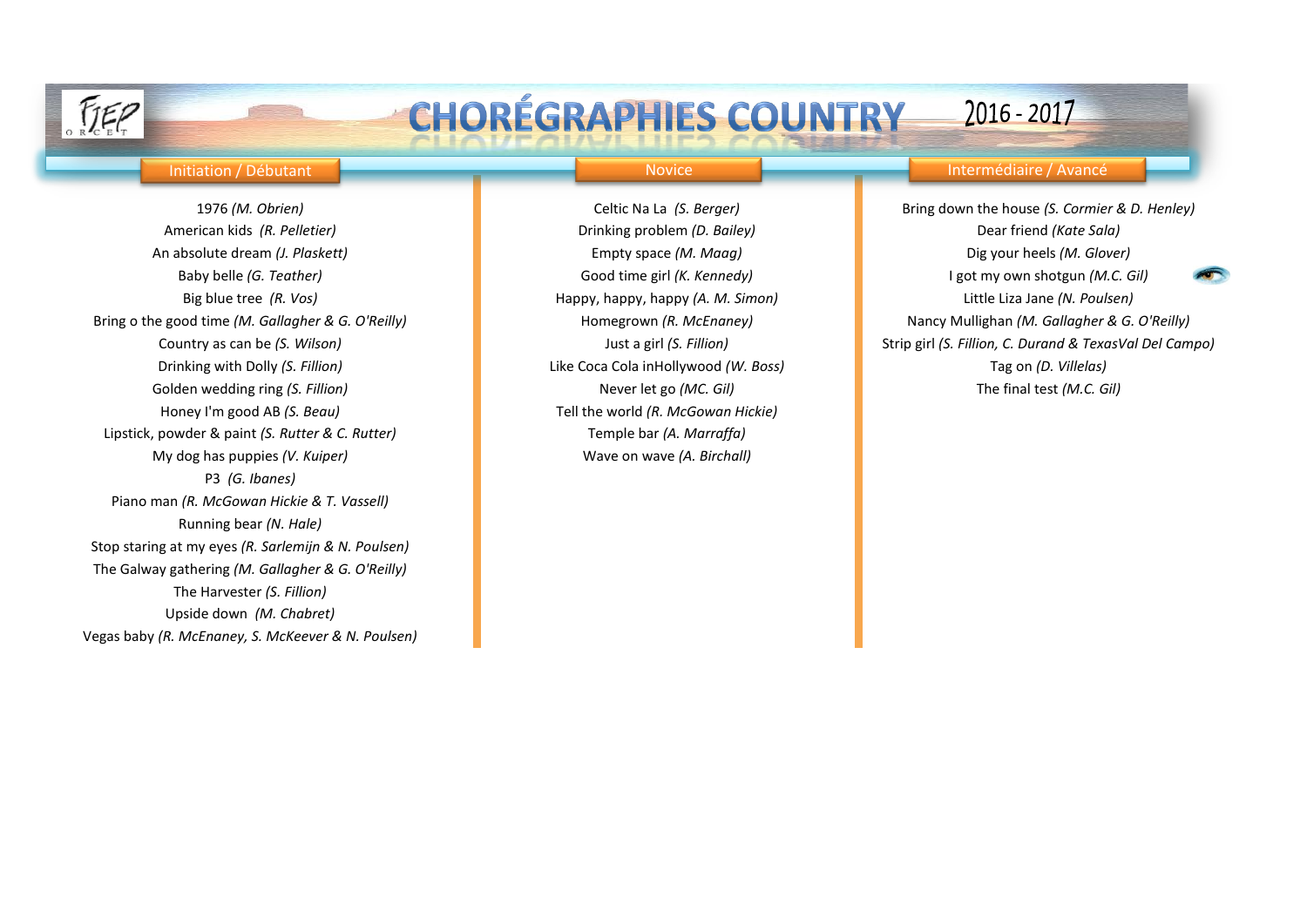Bring o the good time *(M. Gallagher & G. O'Reilly)* Dissapearing tail light *(A. Biggs & P. Metelnick)* Dear friend *(K. Sala)* Lipstick, powder & paint *(S. Rutter & C. Rutter)* Never let go *(MC. Gil)* Meat and potatoes man *(K. Tripp)* Tell the world *(R. McGowan Hickie)* Mountains to the sea *(M. Gallagher)* Temple bar *(A. Marraffa)* Oh Carol *(R. Verdonk, J. Dahlgren & J. Camps)* The banks of the roses *(T. Argyle)* On the waves *(A. Watson)* Wave on wave *(A. Birchall)* Shine on summertime *(S. Fillion)* Stealing the best *( R. Multari)* Stop staring at my eyes *(R. Sarlemijn & N. Poulsen)* The Galway gathering *(M. Gallagher & G. O'Reilly)* The Harvester *(S. Fillion)* Vegas baby *(R. McEnaney, S. McKeever & N. Poulsen)*

Baby belle *(G. Teather)* Close to you *(P.V. Grootel & R. Sarlemijn)* Corn don't grow *(T. Argyle)* Bullfrog on a log *(C. Decaney)* Drinking problem *(D. Bailey)* Dig your heels *(M. Glover)* Chippin' away *(Maryloo)* Friday at the dance *(R. Fowler & L. Sway)* Mona Lisa *(D. Whittaker)* Go cat go *(G. teather)* Just a girl *(S. Fillion)* Tag on *(D. Villelas)* Golden wedding ring *(S. Fillion)* Lay low *(D. Bailey)* The final test *(M.C. Gil)* Honey I'm good AB *(S. Beau)* Like Coca Cola in Hollywood *(W. Boss)* The Island *(S. Fillion)*

## Initiation / Débutant Novice Intermédiaire / Avancé

2017 - 2018

All about a woman *(M. Gallagher)* Champagne promise *(T. Argyle)* Bring down the house *(S. Cormier & D. Henley)* An absolute dream *(J. Plaskett)* Closer *(M. Kelly)* Chasing down a good time *(D. Albro)* Cheyenne's rock *(S. Fillion)* Empty space *(M. Maag)* Lay down and dance *(F. Murray & R. Hadisubroto)* Country as can be *(S. Wilson)* Good time girl *(K. Kennedy)* Nancy Mullighan *(M. Gallagher & G. O'Reilly)* Drinking problem *(D. Bailey)* Happy, happy, happy *(A. M. Simon)* Overrated *(A. Biggs & P. Metelnick)* Drinking with Dolly *(S. Fillion)* Homegrown *(R. McEnaney)* Strong bounds *(S. Fillion & B. Moggia)*